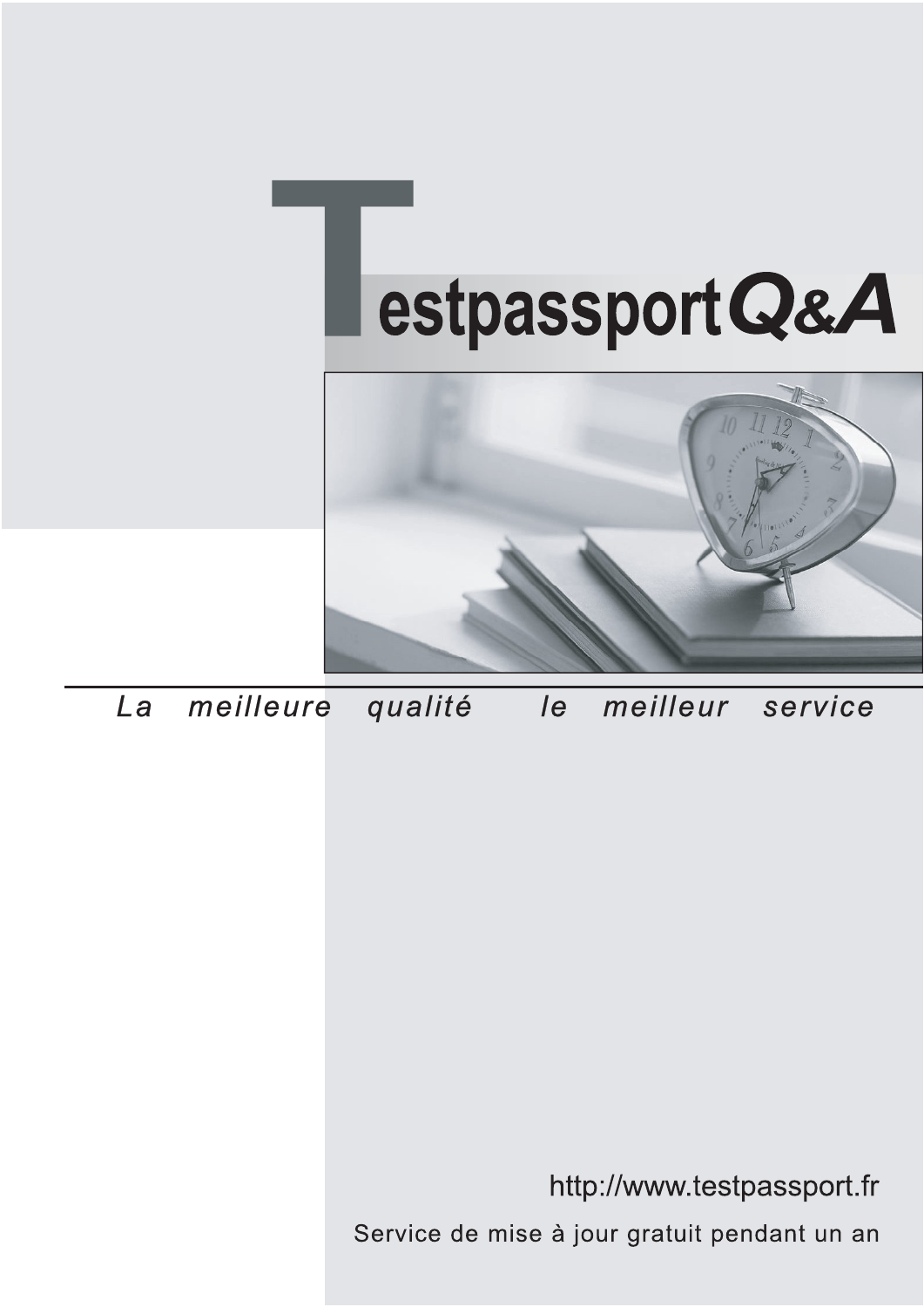## **Exam** : **ST0-130**

# **Title** : Symantec Management Platform 7.1 Technical Assessment

### **Version** : Demo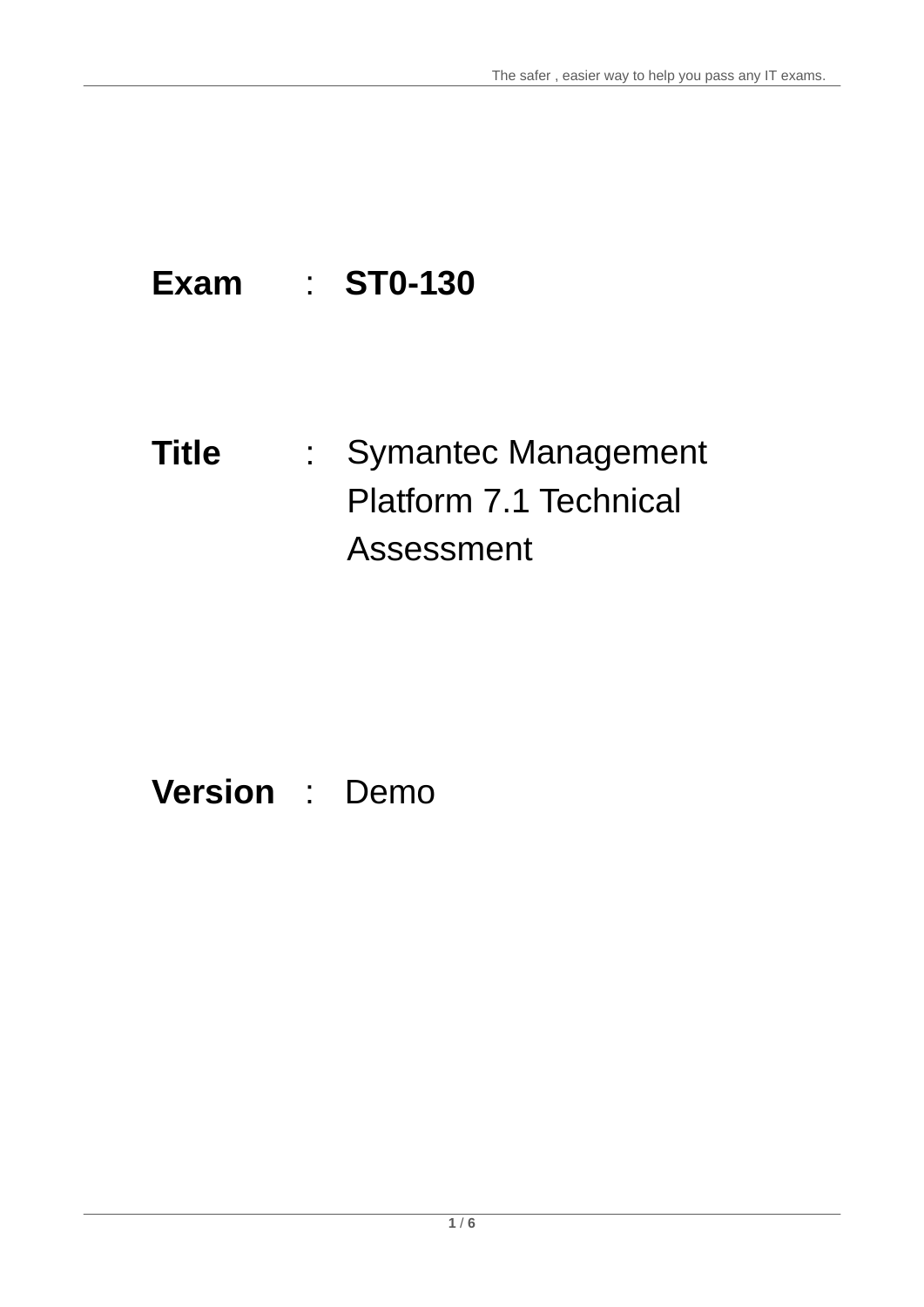1.What is the Symantec recommended method for a Service Desk agent to use to install the Altiris Agent when visiting a user's cubicle?

- A. Manual Pull
- B. Manual Push
- C. Scheduled Push
- D. Agent Upgrade Policy
- Answer: A

2.An administrator has joined a computer to a domain managed by Microsoft Active Directory. Which two items must the administrator enable to automate the installation of the Altiris Agent on this computer.? (Select two.)

- A. Altiris Agent for Windows Install policy
- B. Windows Computers with no Altiris Agent installed filter
- C. Microsoft Active Directory import rule
- D. Windows Computers with no Altiris Agent installed target
- E. Scheduled Push to Computers policy

Answer: C,E

- 3.What is the first point of contact for the Altiris Agent?
- A. Notification Server
- B. Symantec Management Console
- C. Package Service
- D. Task Service

Answer: A

4.Which statement describes the relationship between Site Server and Notification Server?

- A. Site Server assists Notification Server by providing packages and tasks to the Altiris Agent.
- B. Site Server sends information, events, and data from the Inventory Rule Agent to Notification Server.
- C. Site Server assists Notification Server by running reports.
- D. Site Server takes over all functions for Notification Server.

Answer: A

5.Which component enables users to view data from the Configuration Management Database (CMDB)?

- A. Log Viewer
- B. Reports
- C. Notification Server
- D. Software Management Framework
- Answer: B

6.Which Symantec Management Platform component processes data sent by the Altiris Agent and stores it in the Configuration Management Database?

- A. Symantec Management Console
- B. Software Management Framework
- C. Notification Server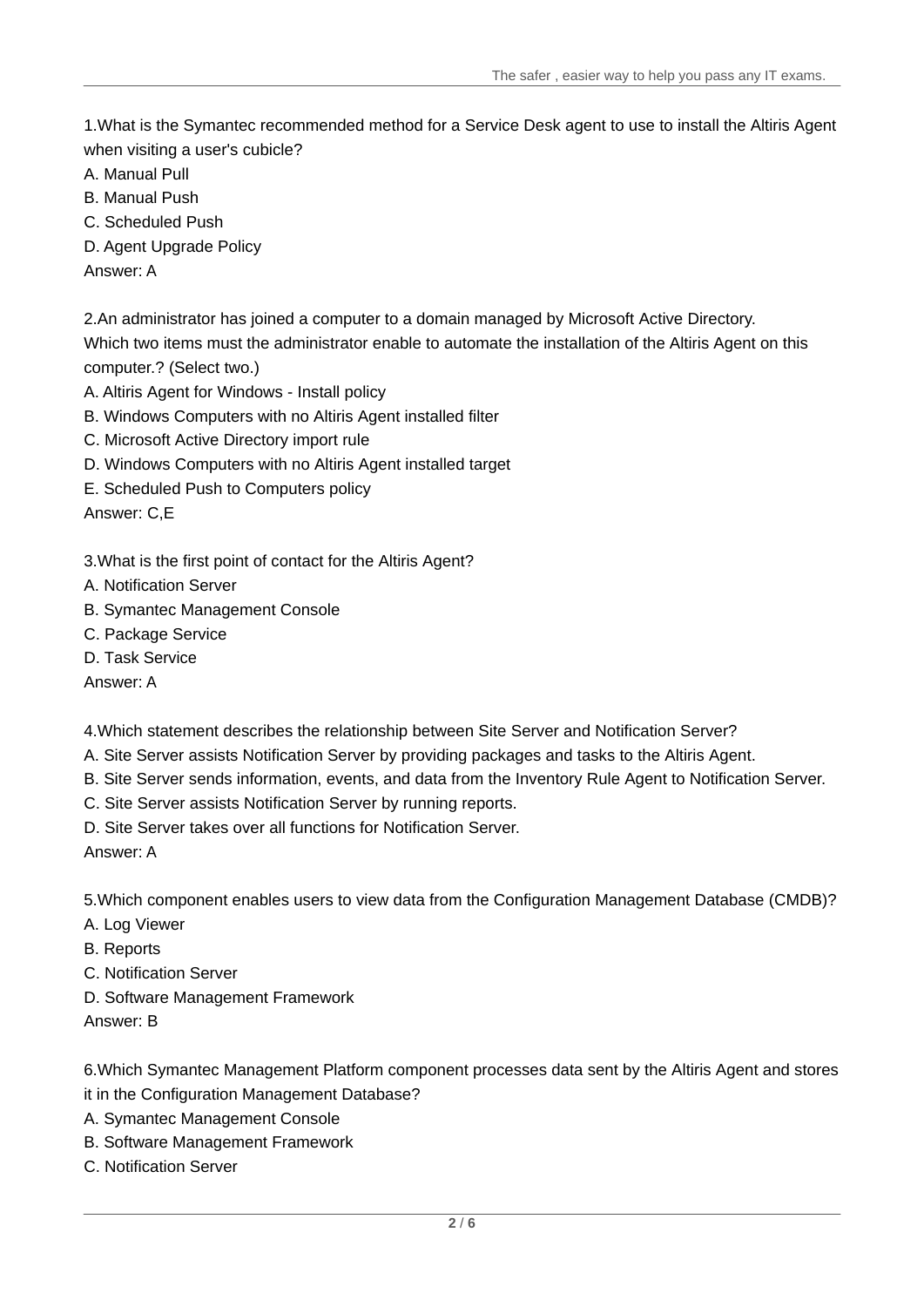D. Site Services Answer: C

7.How does the Symantec Management Console help keep reports secure and scoped?

- A. by enforcing permissions that determine which reports users can view
- B. by scoping privileges that determine which reports users can view
- C. by using report filters so that only specific report data is displayed

D. by prompting Altiris Agents for log in credentials before viewing reports Answer: A

8.Which component contains the core service of the Symantec Management Platform?

- A. Configuration Management Database (CMDB)
- B. Altiris Agent
- C. Site Service
- D. Notification Server

Answer: D

9.Which Symantec Management Platform component initiates policy-based communication?

- A. Notification Server
- B. Symantec Management Agent
- C. Configuration Management Database (CMDB)
- D. Symantec Management Console

Answer: B

10.What is a properly configured middleware computer known as?

- A. Task Service
- B. Subnet Server
- C. Site Server
- D. Package Server

Answer: C

11.Which two services can a Site Server provide? (Select two.)

- A. Package Service
- B. OAB Service
- C. Task Service
- D. AEXSVC Service
- E. Replication Service

Answer: A,C

12 Refer to the Exhibit.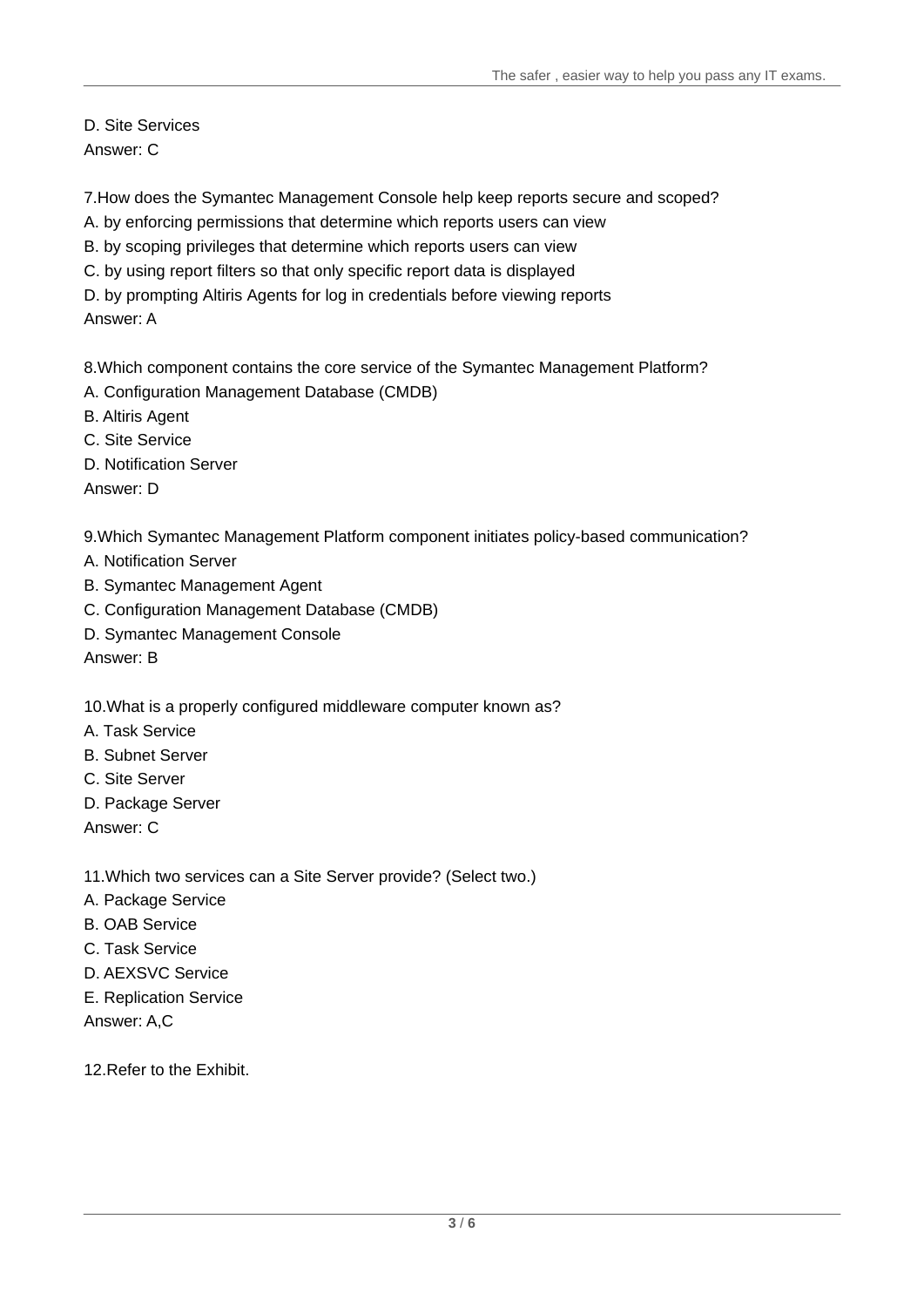

There is one Notification Server at HQ that manages all desktops and laptops throughout the WAN. What should be configured to reduce processor load on the Notification Server and move network intensive services closer to their points of distribution?

- A. Organizational Units
- B. Replication Management
- C. Site Management
- D. Security Sites

Answer: C

13.Under which menu option are filters located in the Symantec Management Console?

- A. Manage
- B. Settings
- C. Actions
- D. Home
- Answer: A

14.An administrator needs to review several Symantec Management Console reports daily and would like to have them in a single view. How can the reports be combined into a single view?

- A. create a custom dashboard that merges the reports
- B. create a custom portal page that displays each of the reports as web parts
- C. export the reports and import them into one custom folder
- D. link each of the reports to a single custom sub-menu item

Answer: B

15.Why would an administrator want to save a report as a web part?

- A. to save the results for later reference
- B. to use in a resource target
- C. to use in a portal page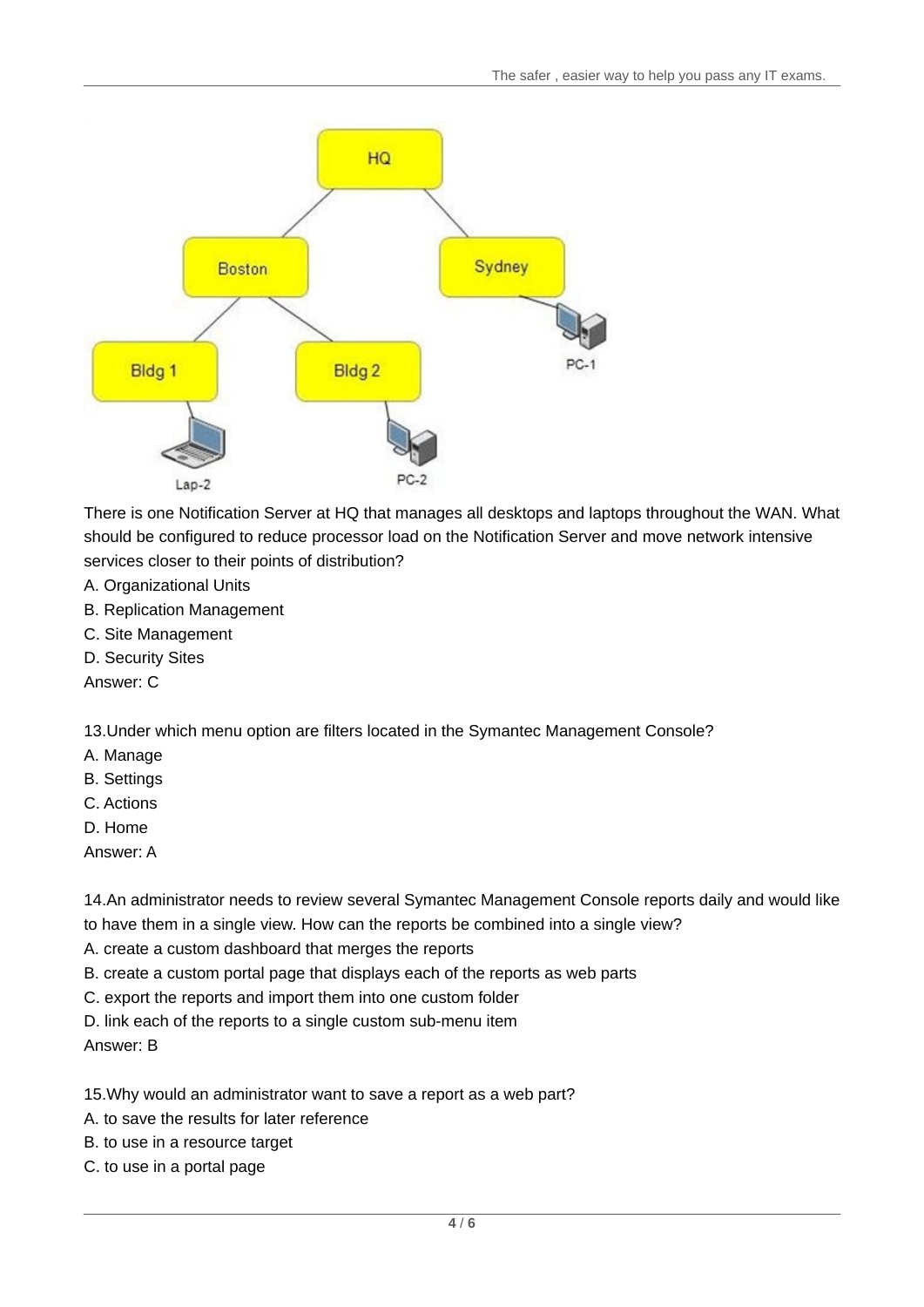### D. to be able to e-mail the results Answer: C

#### 16.Refer to the Exhibit.



The administrator created a report that returns the status of computers. Which menu item should the administrator choose to compare the status from month to month?

- A. Snapshot
- B. Web Part
- C. Static Filter
- D. XML File
- Answer: A

17.Which policies run on Notification Server and are not concerned with agent activity on managed computers?

- A. Automation policies
- B. Target-based policies
- C. User-based policies
- D. Filter-based policies

Answer: A

18.Which statement is true about the Default Shared Schedules shipping with Notification Server?

- A. They cannot be deleted.
- B. They cannot be modified.
- C. They can override maintenance windows.
- D. They cannot be disabled.

Answer: A

19.How long are User-based policies cached on a managed computer?

- A. one week
- B. one month
- C. two weeks
- D. two months

Answer: A

20.What can the administrator use to have resources assigned to specific sites without administrative intervention and as they register with the Notification Server?